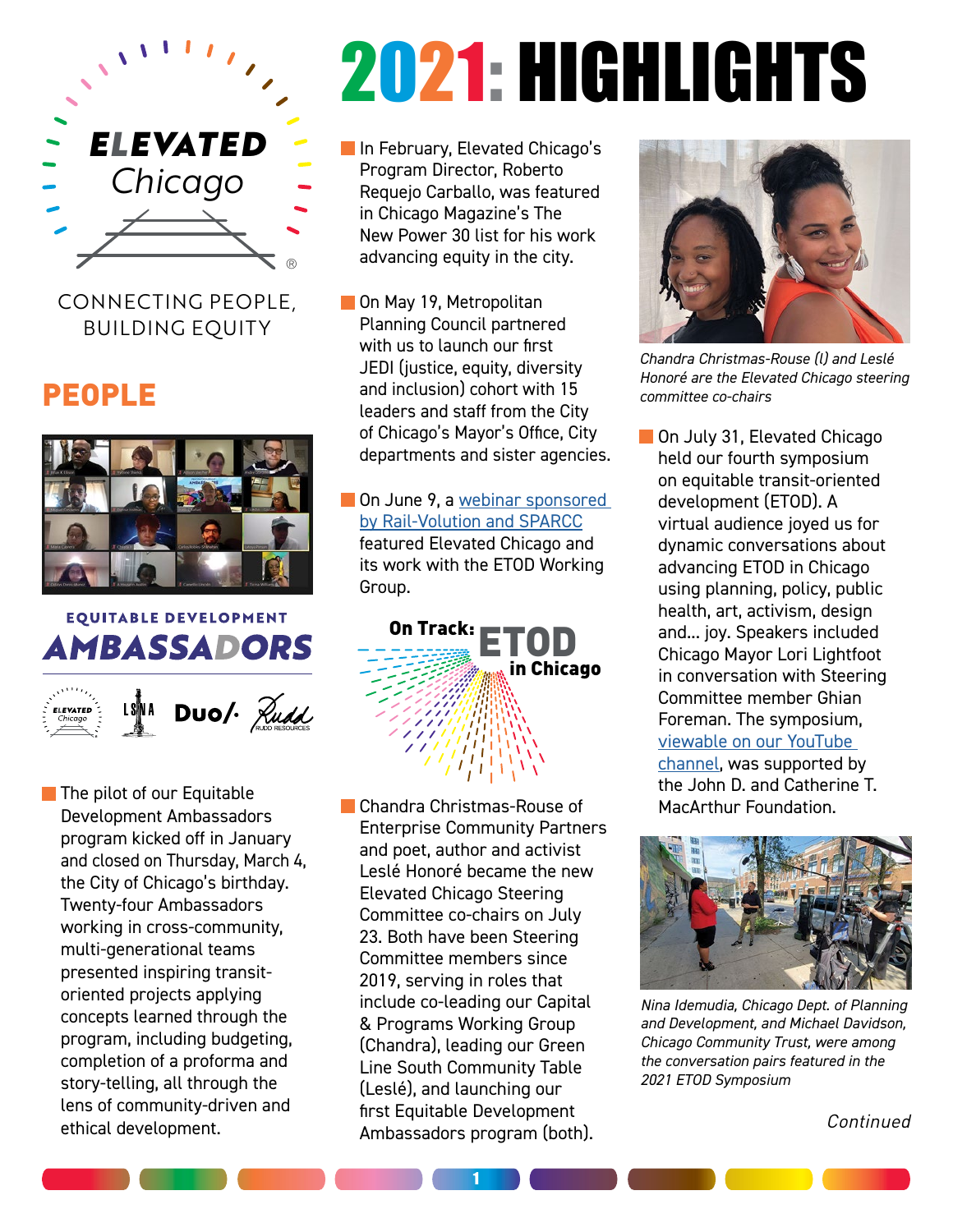

CONNECTING PEOPLE, BUILDING EQUITY

#### 2021: HIGHLIGHTS *Continued*



- **Melvin Thompson, executive** director of The Endeleo Institute, became a member of our steering committee in November, bringing the CTA Red Line 95th eHub closer to our core work. Representing an Elevated Chicago Plus community (Washington Heights, within the ½-mile radius of the CTA Red Line terminal), Melvin has been a member of the ETOD Working Group since its inception, and is leading the development of Briget's Bodega, one of the 11 ETOD policy pilots.
- **A [new podcast](https://www.convergencepartnership.org/podcast-series/getting-everyone-onboard-equitable-transit-chicago) featuring** Elevated Chicago was released by Convergence Partnership in December. Juan Sebastian Arias, Isabel Cabrera, Ghian Foreman, Kendra Freeman, and Melvin Thompson shared their stories about collaboration, community-building and "getting everybody onboard ETOD" in Chicago.

## PLACES

- **Action planning for ETOD** supported by the Chicago Metropolitan Agency for Planning (CMAP) started in the Logan Square eHub, with a 20+ resident Action Council organized by LSNA leading the process.
- **Terra Firma, an initiative by** the Emerald South Economic Development Collaborative to activate vacant land in Elevated Chicago's Green Line South communities, received a \$2.5MM grant from the State of Illinois. Vacant land surrounding CTA stations are being prioritized and reactivation through art and flower plantings has started.



*Here to Stay Land Trust's home in Logan Square*

- **The "Here to Stay" community** land trust, supported by Elevated Chicago in Logan Square, purchased its first home thanks to the work of our Steering Committee members LUCHA and Logan Square Neighborhood Association.
- **Our Community Ownership** Incubation Lab (managed by Enterprise Community Partners) continued collaborating with North Memphis Voice, our SPARCCfunded partners in Tennessee,



*Assemble Chicago, affordable ETOD housing for essential workers (source: The Community Builders)*

to identify community ownership models and build the network and infrastructure to support them. The ETOD Pilot process is likely to help us identify several Chicago examples to support, each receiving a \$20,000 grant. (Learn more about the Pilot process in the next section.)

- **In partnership with the Mayor's** Office, Elevated Chicago submitted 25+ projects for federal funding support. Walkability projects at the Kedzie-Lake, Homan Square and Pulaski Blue Line stations, and ETOD planning and development projects at the CTA's 95th Street Red Line and California Blue Line stations were formally recommended by U.S. Representatives Bobby Rush, Danny Davis and Jesús "Chuy" García.
- **Assemble Chicago, the ETOD** supported by Elevated Chicago in the competition to redevelop the lot across from the Harold Washington Library, won the proposals competition, part of a C40-sponsored program. This mixed-use project includes 200+ affordable homes for essential workers, community event space, a food court supplied by minority-business enterprises and a health clinic.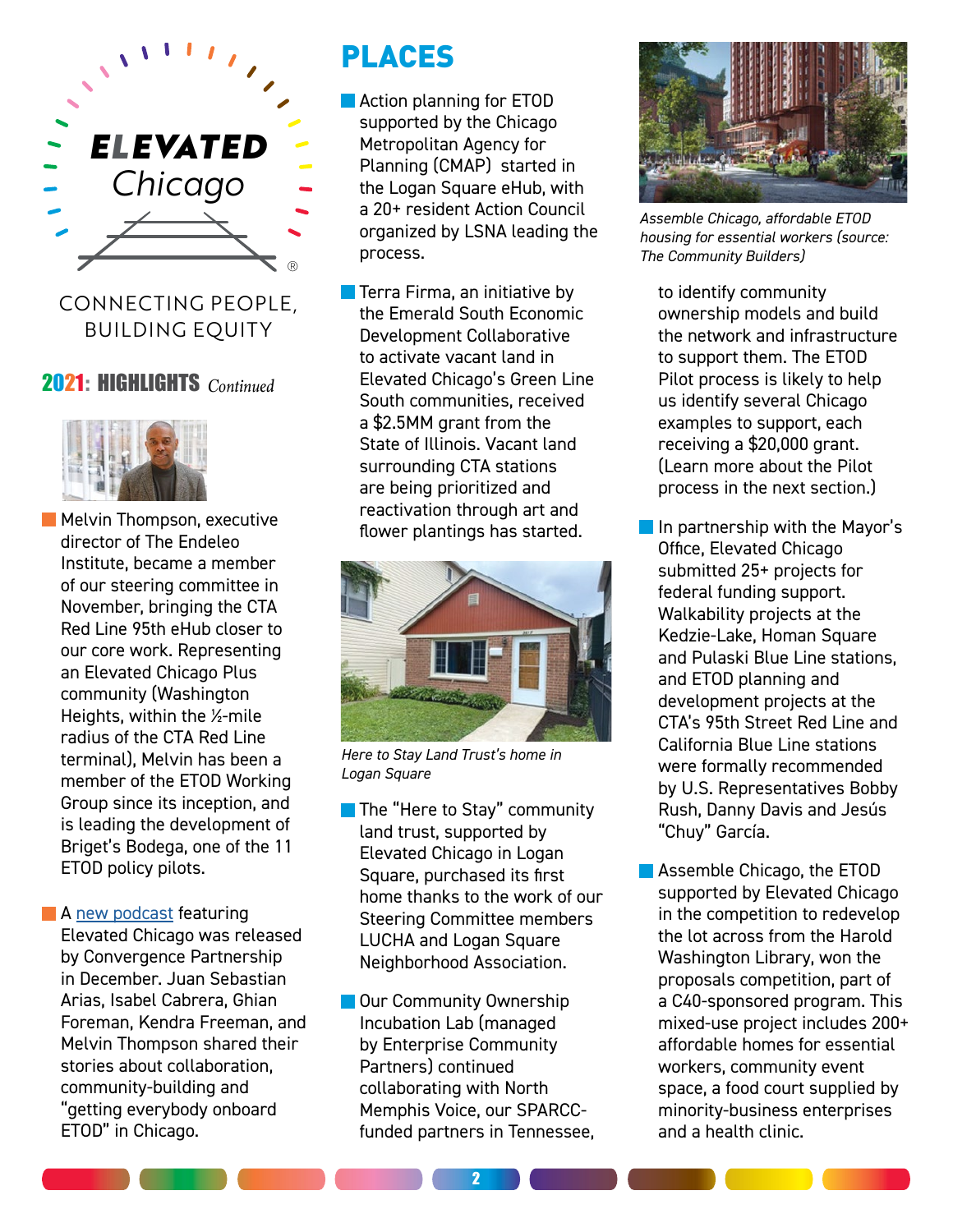**Elevated Chicago, The Chicago** Community Trust, Endeleo Institute and other members and partners formally supported a proposal for Federal Transit Administration funding for ETOD planning along the 95th Street Corridor submitted by CTA in partnership with the Department of Planning and Development.

In the fall, [We Rise Together](https://www.cct.org/werisetogether/)

awarded grants to two ETODs in our capital pipeline: the Latinos Progresando community center by the California Pink Line station (a former public library being transformed into community, office and healthcare space), and [Overton](https://www.borderless-studio.com/overton)  [Center of Excellence](https://www.borderless-studio.com/overton) near the Green Line 51st stop (a closed public school redeveloped as a business and arts incubator). Both have been supported by Elevated Chicago since 2018 with grants and technical assistance.

- **The Foundation for Homan** Square (FHS), located in the Kedzie-Homan Blue Line eHub, was awarded a \$300,000 grant from SPARCC (Strong, Prosperous And Resilient Communities Challenge) in October, to support 21 affordable homes along West Flournoy Avenue. The project has benefited from high community engagement, including a [fall art walk](https://www.instagram.com/p/CVA12UeLZ19/) on the sites funded through the grant.
- **The Chicago Department of** Housing ended the year with the announcement of more than \$800 million in planned investments in affordable



*Dept. of Housing Commissioner Marisa Novara (2nd from left) announced \$800 mllion in affordable, transit-centric housing developments. (Source: WTTW)* 

housing across the city  $-24$ developments in 20 community areas, representing the City's largest-ever investment in affordable housing. Of these, 75% (or 18) are ETOD projects, representing \$800 million in walkable, transit-oriented homes.

**The Walder Foundation** awarded Elevated Chicago a two-year, \$400,000 grant to support nature-based solutions, technical assistance and community engagement around green infrastructure projects. This work will give us an opportunity to activate vacant lots near transit stations and buildings in four communities.

## PROCESS

- On March 29, Elevated Chicago Leadership Council members heard our lessons learned on community-led walkability improvements for equitable transit-oriented development (ETOD) in Logan Square, Washington Park and other neighborhoods.
- **In April, Elevated Chicago** spoke in favor of the Chicago Department of Housing's

new Affordable Housing Requirements Ordinance (ARO) and sent a letter of support focused on its provisions requiring ETOD in private sector–led developments.

- On June 17, the Chicago Plan Commission approved unanimously the ETOD Policy Plan. Our "We Heard You" social media campaign showing how public comment was incorporated in the Plan informed this decision.
- **On June 18, Crain's published** our [op-ed presenting ETOD as a](https://www.chicagobusiness.com/equity/how-rebuild-neighborhoods-start-equitable-transit)  [reparative tool f](https://www.chicagobusiness.com/equity/how-rebuild-neighborhoods-start-equitable-transit)or communities of color, featuring the work of our Green Line South partners.
- **Program Director Roberto** Requejo, was selected to join the Advisory Group of the We Will Chicago comprehensive plan, which adopted Elevated Chicago's rules of engagement for meetings. Other Elevated Chicago partners such as Garfield Park Community Council, Metropolitan Planning Council and Rudd Resources are playing key roles.
- **The Chicago Community Trust** approved a \$125,000 grant in support of our coalition's work with the City of Chicago ETOD Working Group to continue implementing the ETOD Policy Plan and Pilots throughout 2022. We will pass the grant through to community-based organizations, minoritybusiness enterprises, artists, ETOD pilot sponsors and consultants engaged in this work.

Continued